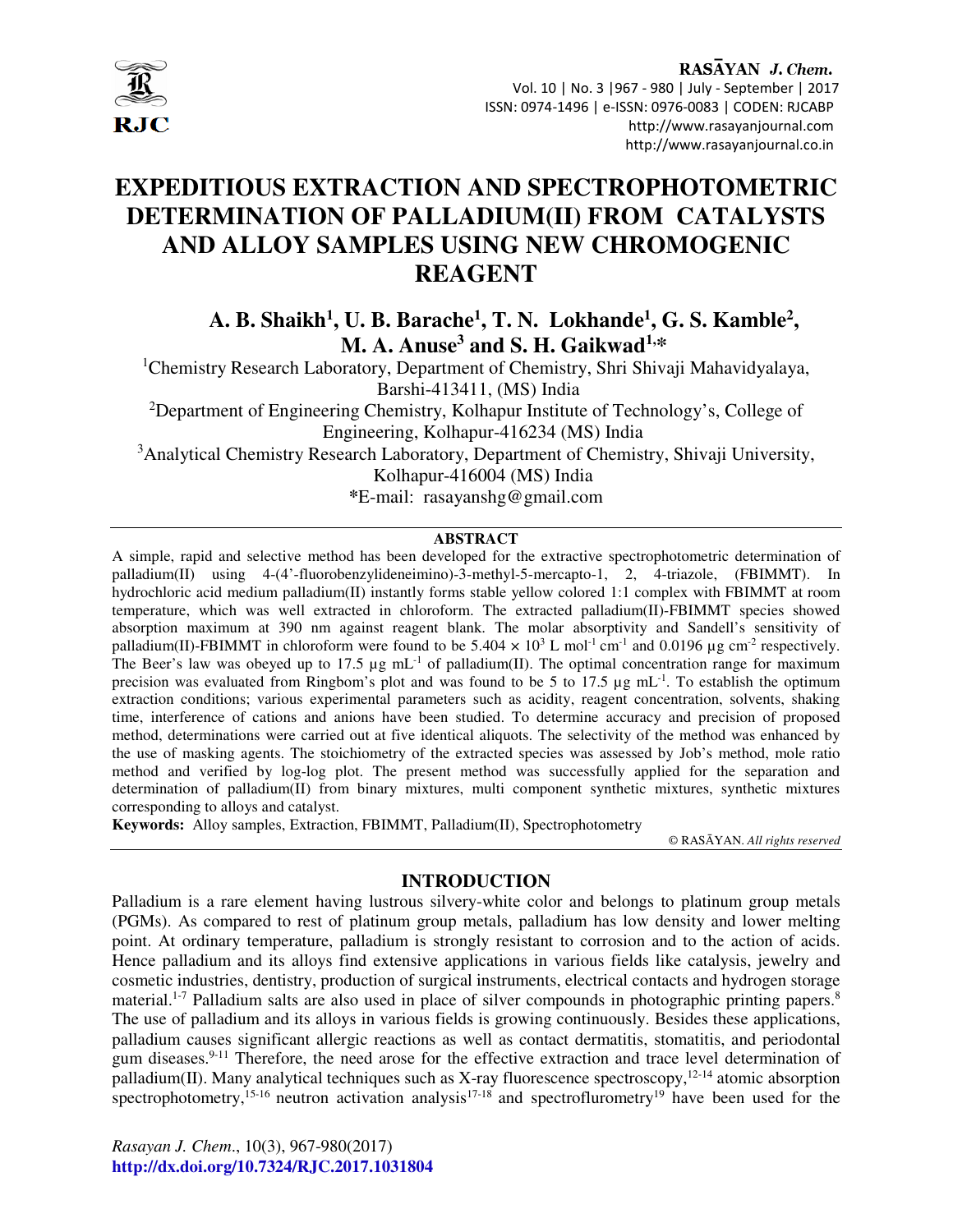determination of palladium at microgram level. Though these techniques are highly sensitive, are not selective, involve a number of steps, require sophisticated and expensive instruments. The experts are needed to monitor the instruments. The spectrophotometric methods are simpler and become popular technique for extraction and quantitative determination of palladium(II) and other transition metals.<sup>20-22</sup>

The reported methods suffer from limitations such as maximum absorbance in UV region and less selectivity, some methods are non extractive and require surfactant for full-color development, more equilibration time, synergent, heating of aqueous phase for complexation and have narrow Beer's range. According to Pearson's rule sulfur containing ligands form more stable complexes with PGMs, since sulfur containing ligands are soft bases and PGMs are soft acids.<sup>23</sup> Extraction and spectrophotometric determination of palladium(II) was reported using several organic reagents, summarized in Table  $1.^{24\cdot39}$ 

In continuation of our work on the extractive spectrophotometric determination of  $PGMs$ ,  $40-43$  we have synthesized new sulfur containing ligand, FBIMMT and aimed to develop simple, selective and rapid spectrophotometric method for trace level determination of palladium(II).

# **EXPERIMENTAL**

# **Apparatus**

Microcontroller based UV-Visible digital spectrophotometer Systronics model-117 (200-1100 nm) with 1 cm matching quartz cells was used for absorbance measurement. The pH measurements were made by using Equiptronics digital pH meter model EQ-615. For weighing purposes an electronic balance Contech, CA-123 was used. Calibrated glass wares were used for volumetric measurements.

# **Preparation and characterization of 4-(4'-fluorobenzylideneimino)-3-methyl-5-mercapto-1, 2, 4 triazole (FBIMMT)**

The reagent FBIMMT was prepared by simple condensation of 3-methyl-4-amino-5-mercapto-1, 2, 4 triazole<sup>44</sup> (2.6 g, 0.02 mol L<sup>-1</sup>) with 4-fluorobenzaldehyde (2.1 mL, 0.02 mol L<sup>-1</sup>). The mixture of 3methyl-4-amino-5-mercapto-1, 2, 4-triazole and 4-fluorobenzaldehyde in 75 mL of ethanol containing 3 drops of glacial acetic acid was refluxed for 3-4 h. The reaction mixture was poured into ice cold water, filtered and recrystallized from hot 1:2 ethanol. On cooling, white needles were obtained. The scheme-1 shows the reaction for the preparation of FBIMMT.



By using thin layer chromatography, the purity of the FBIMMT was checked. The melting point of the ligand was found to be 190 °C and its structure was confirmed by using <sup>1</sup>H NMR and IR spectra. <sup>1</sup>H NMR (400 MHz, CDCl<sub>3</sub>): δ 2.31 (s, 3H, -CH<sub>3</sub>), δ 7.01-7.07 (d, 2H, Ar-H), δ 7.72-7.78 (d, 2H, Ar-H), δ 10.34 (s, 1H, -N=CH), δ 13.15 (s, 1H, -SH); IR (KBr, cm-1**):** 2751 (SH), 1171 (C=S), 1595 (HC=N)

#### **Standard palladium(II) solution**

A standard stock solution of palladium(II) was prepared by dissolving 1.0 g palladium chloride (PdCl<sub>2</sub>, Loba chem.) in 1.0 mol  $L^{-1}$  HCl and diluted to 250 mL in calibrated volumetric flask with distilled water.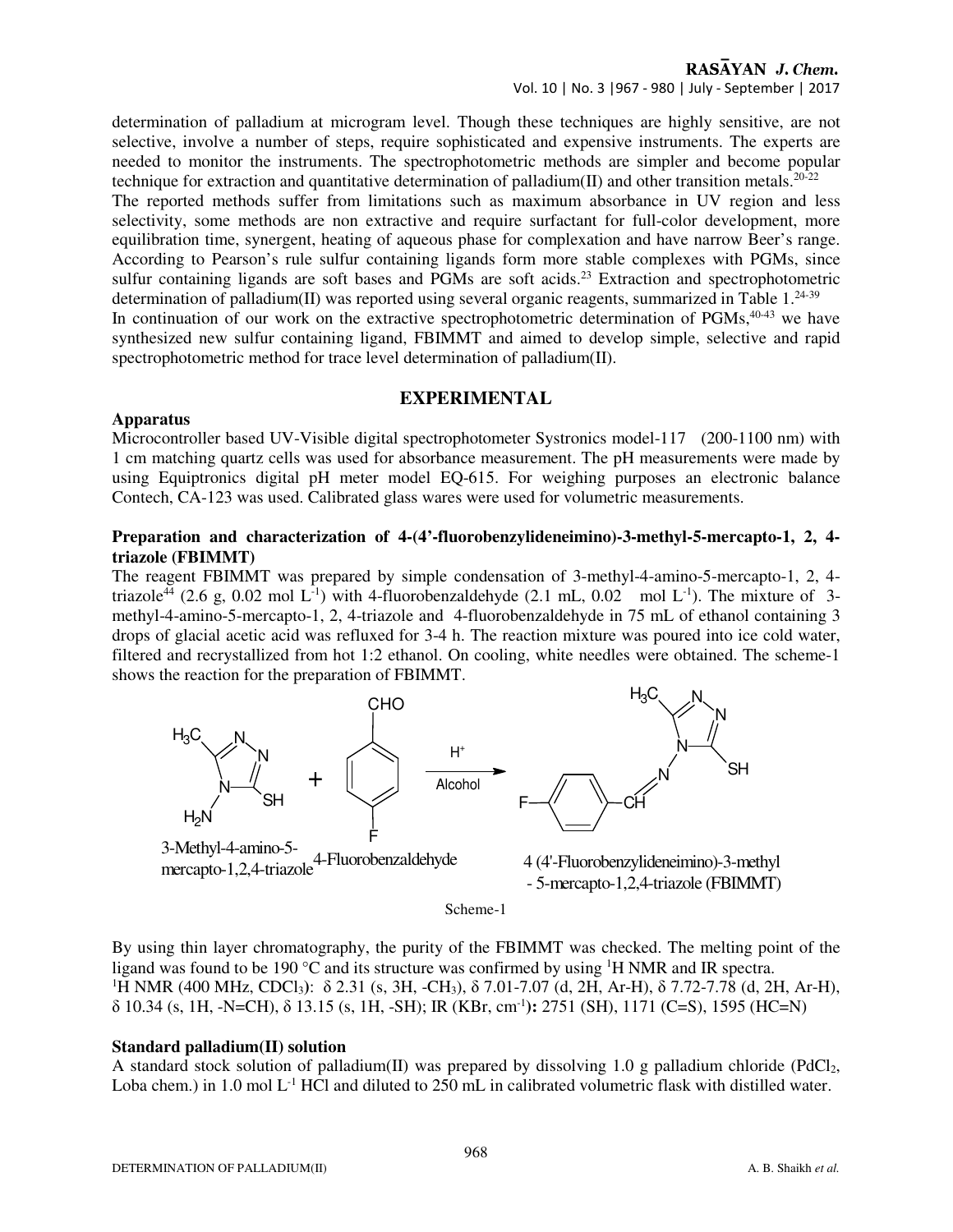| Reagent                                                                         | $\lambda_{\text{max}}$<br>(mm) | Acidity (mol $L^{-1}$ )<br>or pH    | Beer's range<br>$(\mu g \, mL^{-1})$ | Molar<br>absorptivity<br>$(L \text{ mol}^{-1} \text{cm}^{-1})$ | Remarks                                                           | Ref.      |
|---------------------------------------------------------------------------------|--------------------------------|-------------------------------------|--------------------------------------|----------------------------------------------------------------|-------------------------------------------------------------------|-----------|
| Hexyl benzimidazolyl sulfide                                                    | 452                            | HCl 0.01-0.1                        | $0.01 - 0.6$                         | $2.08 \times 10^5$                                             | Narrow Beer's range                                               | 24        |
| N,N,N',N'-tetra(2-ethylhexyl) thiodiglycolamide                                 | 300                            | HNO <sub>3</sub> 3.0                | 1.0-15.0                             | $2.29 \times 10^5$                                             | Absorbance in UV region, 5 min. waiting time                      | 25        |
| 3,4,5-Trimethoxybenzaldehyde thiosemicarbazone                                  | 370                            | <b>HCl 0.8</b>                      | 1.0-12.0                             | $8.35 \times 10^{4}$                                           | 2 min. shaking time                                               | 26        |
| Diacetyl monoxime-(p-anisyl)-thiosemicarbazone                                  | 440                            | $ CH_3COOH$ 10.0                    | $0.2 - 2.0$                          | $3.8 \times 10^{4}$                                            | Non-extractive                                                    | 27        |
| $o$ -Methoxyphenyl thiourea                                                     | 325                            | HCl 1.0-8.0                         | $0-15.0$                             | $3.38 \times 10^3$                                             | Absorbance in UV region                                           | 28        |
| Azure I                                                                         | 647                            | <b>HCl 4.0</b>                      | $5.0 - 20.0$                         |                                                                | High interference of Pt(IV), Au(III), Hg(II)                      | 29        |
| 1-Nitroso-2-hydroxy naphthalene-3,6-disulphonate                                | 510                            | pH 2.0                              | $0.015 - 0.3$                        | $8.77 \times 10^5$                                             | Heating 5 min.                                                    | 30        |
| Picramine-epsilon                                                               | 556                            | H <sub>2</sub> SO <sub>4</sub> 5.0  | $0.02 - 0.04$                        | $2.01 \times 10^4$                                             | Heating 10 min.                                                   | 31        |
| Dahlia violet                                                                   | 585                            | H <sub>2</sub> SO <sub>4</sub> 0.02 | 0.001-0.038                          |                                                                | Heating 10 min. $(100 °C)$                                        | 32        |
| Thioglycolic acid                                                               | 384                            | pH 11.0                             | $2.4 - 6.4$                          | $2.069\times10^{4}$                                            | Non extractive, interference of many cations                      | 33        |
| Cefixime                                                                        | 352                            | pH 2.6                              | $0.75 - 16.5$                        | $1.224\times10^{4}$                                            | Absorbance in UV region                                           | 34        |
| 3-Hydroxy-2-methyl-1-phenyl-4-pyridone                                          | 345                            | pH 1.5-3.0                          | $0.28 - 8.0$                         | $1.89\times10^{4}$                                             | Absorbance in UV region, shaking 35 minutes                       | 35        |
| Benzyl dithiosemicarbazone                                                      | 395                            | pH 2.5                              | $0.25 - 3.5$                         | $3.01 \times 10^{4}$                                           | Narrow Beer's range                                               | 36        |
| 3-Methoxysalicylaldehyde-4-hydroxybenzoyl                                       | 412                            | pH 4.5                              | $0.287 - 4.256$                      | $1.03\times10^{3}$                                             | Less sensitive, use of surfactant                                 | 37        |
| hydrazone                                                                       |                                |                                     |                                      |                                                                |                                                                   |           |
| 4-[N'-(4- Imino-2-oxo-thiazolidin-5-ylidene)-                                   | 438                            | pH 5.0                              | $0.2 - 2.2$                          | $7.5 \times 10^{3}$                                            | Narrow Beer's range, Non extractive                               | 38        |
| hydrazino]- benzenesulfonic acid                                                |                                |                                     |                                      |                                                                |                                                                   |           |
| $o$ -Methylphenylthiourea                                                       | 340                            | HCl 0.8                             | $0.01 - 15.0$                        | $2.85 \times 10^3$                                             | Absorbance in UV region, less sensitive                           | 39        |
| 4-(4'-Fluorobenzylideneimino)-3-methyl-5-mercapto-1,<br>2, 4-triazole (FBIMMT)) | 390                            | $HC1 0.6 - 2.0$                     | 4.12-17.5                            | $5.404 \times 10^3$                                            | Rapid, selective, low reagent concentration,<br>wide Beer's range | <b>PM</b> |

# Table-1: Comparison between present method and reported spectrophotometric methods for the determination of palladium(II)

PM = Present method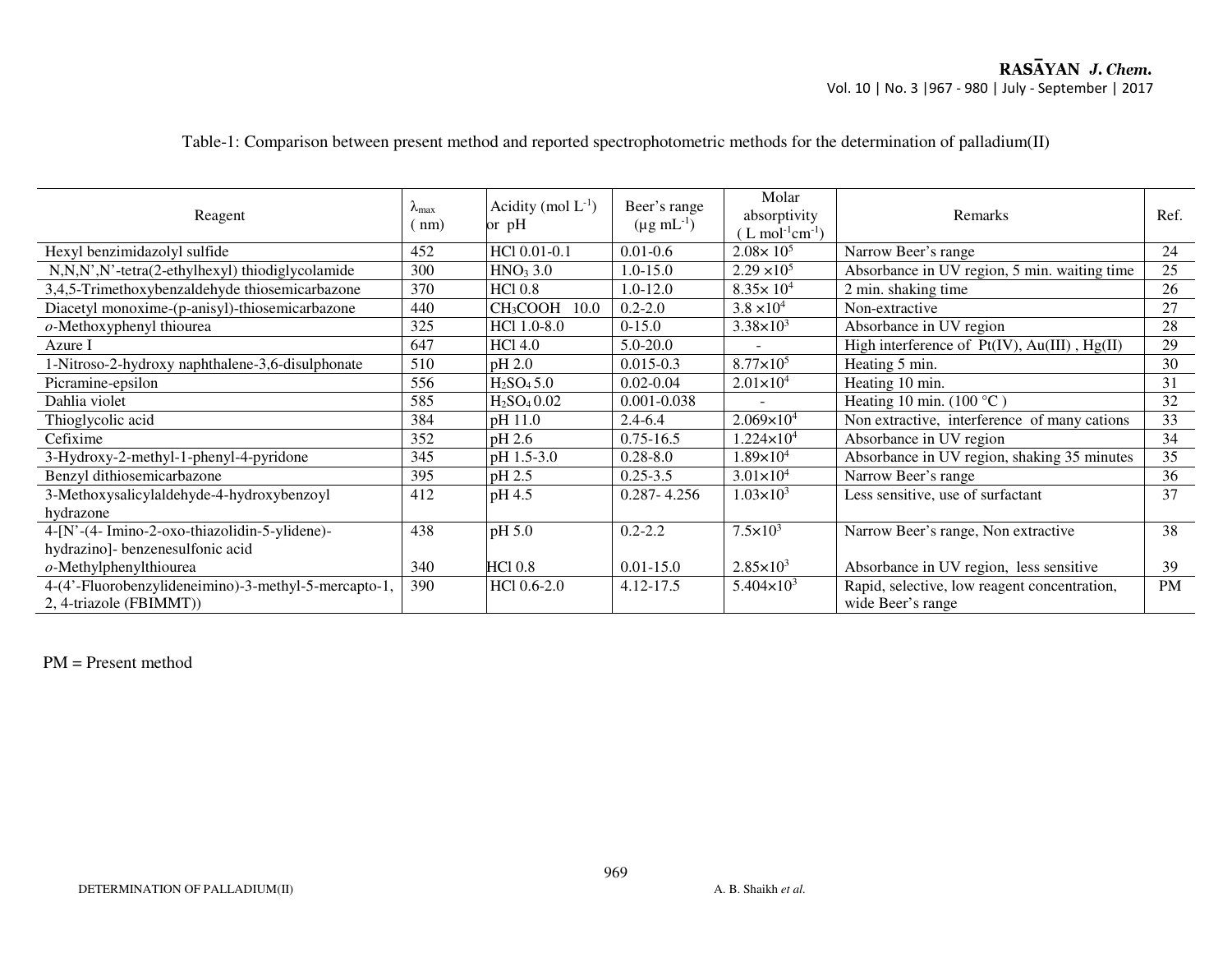The stock solution was standardized gravimetrically by a known method.<sup>45</sup> The working standard solution of palladium(II) was prepared by proper dilution of the standard stock solution with water.

# **FBIMMT solution**

The reagent FBIMMT solution (0.01mol  $L^{-1}$ ) was prepared in chloroform by dissolving 0.236 g of FBIMMT crystals in 100 mL calibrated volumetric flask. The fresh reagent solution was used as and when required. Analytical reagent grade chemicals were used throughout the study. The standard solutions of foreign ions were prepared in water by using their salts.

# **Synthetic mixtures and catalyst samples**

Synthetic samples of the desired composition were prepared by mixing palladium(II) solution with other metal ions solutions in suitable proportions.

The accurately weighed sample of palladium catalyst (0.1 g) was dissolved in aqua regia, followed by evaporation to moist dryness on a hot plate with the addition of three 5 mL portions of concentrated hydrochloric acid to remove the oxides of nitrogen. Then it was extracted with 10 mL  $(1.0 \text{ mol } L^{-1})$ hydrochloric acid, filtered and diluted to 100 mL with water.

# **Recommended procedure**

The sample solution (1 mL) containing 100  $\mu$ g mL<sup>-1</sup> of palladium(II) was taken and acidity was adjusted to 1.0 M with hydrochloric acid in 25 mL volumetric flask. The solution was transferred into 125mL separating funnel, followed by addition of 10 mL 0.01 mol L<sup>-1</sup> FBIMMT in chloroform. The two phases equilibrated for 10 s. The yellow organic extract was collected over anhydrous sodium sulphate  $(1 \text{ g})$  to remove the traces of water. The total volume of the organic phase was made 10 mL by adding chloroform, if necessary. The absorbance of the extracted yellow complex was measured at 390 nm against reagent blank. The reagent blank was prepared in the same way without taking palladium(II). A calibration curve was prepared and an unknown amount of palladium(II) was determined from the calibration curve.

The percentage extraction (%E) and metal distribution ratio (D) were calculated according to equation (1) and  $(2)$  respectively.<sup>46</sup>

$$
\%E = \frac{[M]_{\text{org}}}{[M]_{\text{aqinit}}} \times 100 \dots \dots \dots (1)
$$

$$
D = \frac{[M]_{\text{org}}}{[M]_{\text{ag}}} \qquad \dots \dots \dots \dots (2)
$$

Where,  $[M]_{aq.init.}$  = initial conc. of metal in the aqueous phase,  $[M]_{org.}$  = conc. of the metal ion in organic phase after equilibrium and  $[M]_{aq.}$  = conc. of the metal ion in the aqueous phase after equilibrium

# **RESULTS AND DISCUSSION**

The 4-(4'-fluorobezylideneimino)-3-methyl-5-mercapto-1,2,4-triazole was synthesized and used to develop an extractive spectrophotometric method for determination of palladium(II) at microgram level. In a hydrochloric acid medium  $(0.6 \text{ to } 2.0 \text{ mol L}^{-1})$  FBIMMT in chloroform readily reacts with palladium(II) and forms a yellow colored complex, soluble in chloroform at room temperature. The extracted palladium(II)-FBIMMT species showed absorption maximum at 390 nm against reagent blank. The extracted complex was stable for more than 24 hours. The method has been employed for extraction and determination of palladium(II) from synthetic mixtures, catalysts and alloy samples. The proposed method offers advantages like a wide range of validity of Beer's law; very less equilibration time, selectivity, reproducibility, and reliability. It does not require heating of aqueous phase, use of synergent and surfactant. Hence the method is rapid reliable, selective and has good potential for its use in the determination of palladium(II) at microgram level.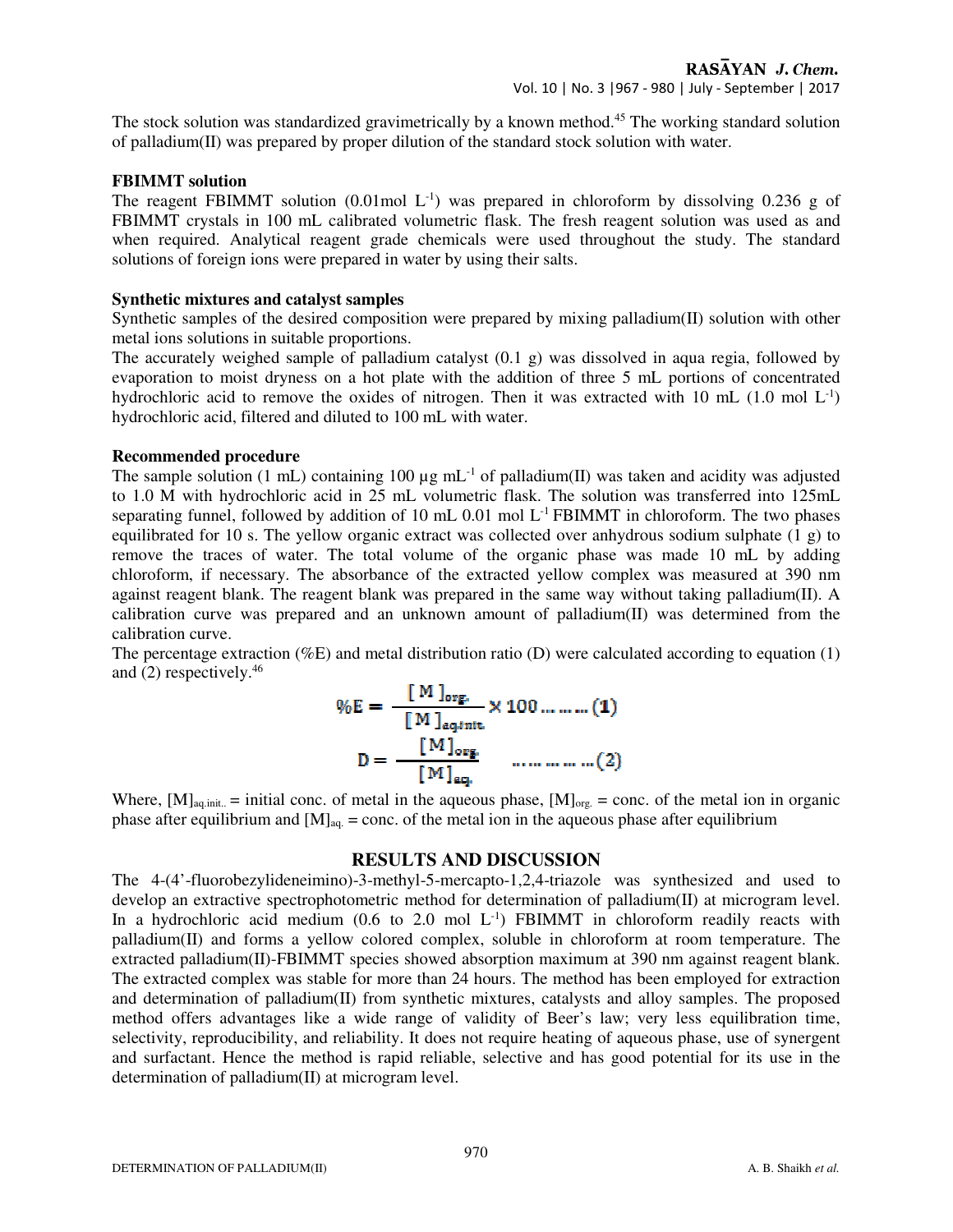## **Absorption spectra and spectral characteristics**

Figure-1 shows absorption spectra of the palladium(II)-FBIMMT complex in 1.0 mol L<sup>-1</sup> hydrochloric acid medium against reagent blank. The absorption measurements were made in the spectral range 380- 540 nm. The absorbance curves indicated that the yellow colored palladium(II)-FBIMMT complex in organic phase has an absorbance maximum at 390 nm. All measurements were made at 390 nm against the reagent blank for further spectrophotometric determination of palladium(II). The optimum conditions for the effective extraction of palladium(II) were established by evaluating the effect of acidity, reagent concentration, choice of solvents, equilibration time and interferences of various foreign ions. The spectral characteristics and precision data are given in Table-2.

# **Effect of varying experimental conditions Effect of acidity**

Acidity is one of the important parameters which affect on the extraction of metal species. Protonated metal species are stable and therefore enhance the color of metal ligand complex. The different mineral acids such as sulphuric acid, hydrochloric acid and nitric acid in the range  $0.1-3.0$  mol  $L^{-1}$  were used to investigate the optimum acid concentration for complete extraction of palladium(II)-FBIMMT complex by using 0.01 mol L<sup>-1</sup> reagent in chloroform. The maximum absorbance was observed in the range 0.6-2.0 mol  $L^{-1}$  hydrochloric acid as shown in Fig.-2. Hence 1.0 mol  $L^{-1}$  hydrochloric acid concentration was used conveniently for all the subsequent studies.



Fig.-1: Absorbance curves for Pd(II)-FBIMMT against a reagent blank and FBIMMT against chloroform. Pd(II) = 2.5-20  $\mu$ g mL<sup>-1</sup>, HCl = 1.0 mol L<sup>-1</sup>, Equilibration time = 10 s, FBIMMT = 10 mL 0.01 mol L<sup>-1</sup> in chloroform, Wavelength  $=$  380 to 450 nm.

| Table-2: Spectral characteristics and precision data of palladium $(II)$ -FBIMMT complex. |  |  |
|-------------------------------------------------------------------------------------------|--|--|
|                                                                                           |  |  |

| Parameters                            | Optimum range                                         |
|---------------------------------------|-------------------------------------------------------|
| Solvent                               | Chloroform                                            |
| $\lambda_{\text{max}}$                | 390 nm                                                |
| Hydrochloric acid concentration       | 1.0 mol $L^{-1}(0.6{\text -}2.0 \text{ mol } L^{-1})$ |
| Equilibration time                    | 10 <sub>s</sub>                                       |
| <b>FBIMMT</b> concentration           | $0.01$ mol $L^{-1}$                                   |
| Stability of complex                  | $>24$ h                                               |
| Beer's law range                      | 4.13-17.5 $\mu$ g mL <sup>-1</sup>                    |
| Ringbom's optimum concentration range | 5.0-17.5 $\mu$ g mL <sup>-1</sup>                     |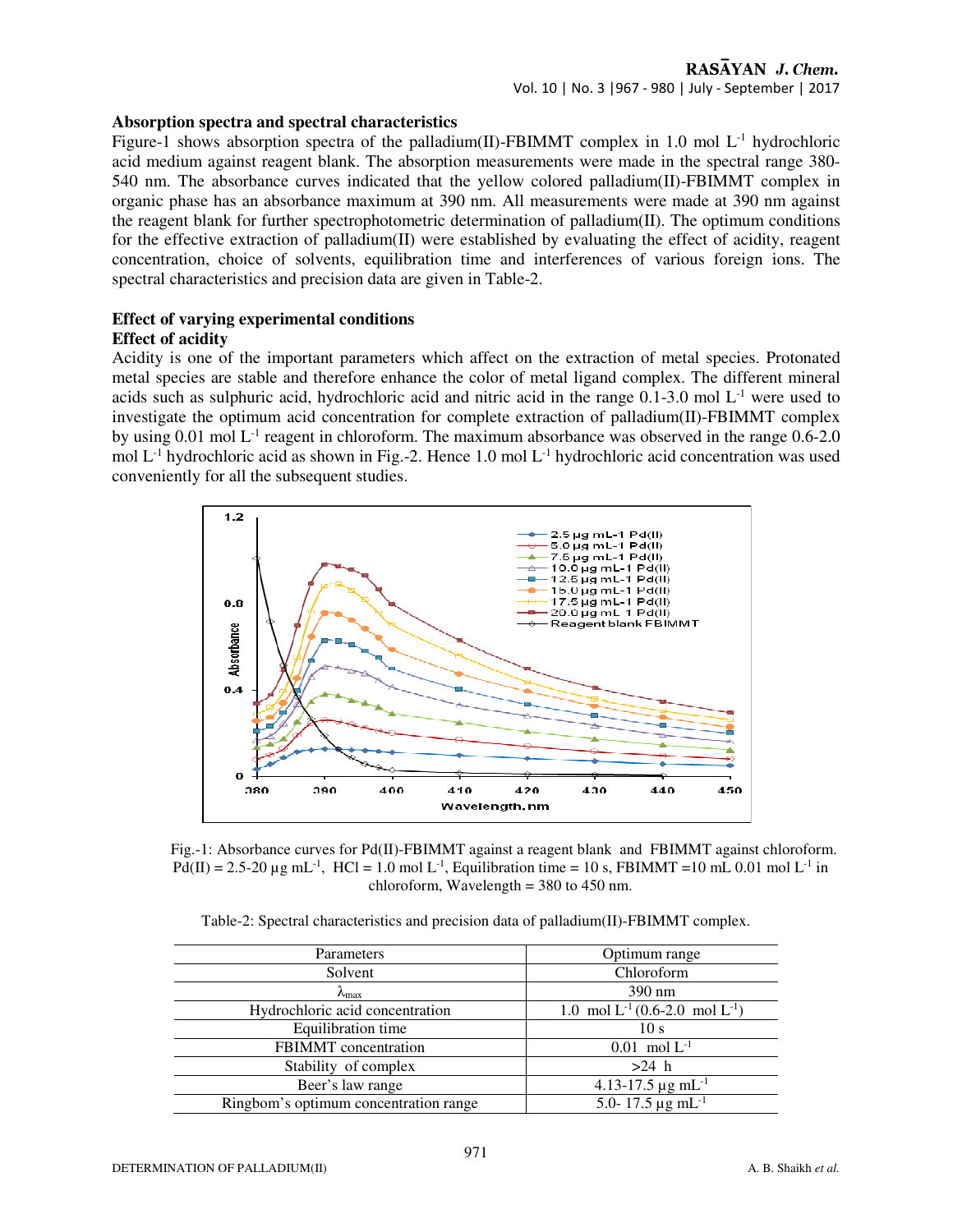RASAYAN J. Chem.

Vol. 10 | No. 3 |967 - 980 | July - September | 2017

| Molar absorptivity                       | $5.404 \times 10^3$ L mol <sup>-1</sup> cm <sup>-1</sup> |
|------------------------------------------|----------------------------------------------------------|
| Sandell's sensitivity                    | $0.0196 \,\mathrm{\mu g\,cm^{-2}}$                       |
| Relative standard deviation <sup>a</sup> | $0.621\%$                                                |
| Mean recovery                            | $99.97 \pm 0.62\%$                                       |
| Stoichiometry                            | $1 \cdot 1$                                              |

<sup>a</sup>Average of five determinations



Fig.-2:Effect of acid concentration on the absorbance of Pd(II)-FBIMMT complex.  $Pd(II) = 10 \mu g mL^{-1}$ , FBIMMT = 10 mL 0.01 mol L<sup>-1</sup> in chloroform, Equilibration time = 10 s,  $\lambda_{\text{max}} = 390 \text{ nm}$ .

#### **Effect of solvent**

In the extraction of palladium(II), solvent plays very significant role in complexation of palladium(II) with the ligand. Therefore, the effect of various solvents on the extraction of palladium $(II)$  was studied. For this purpose solution of FBIMMT  $(0.01 \text{ mol L}^{-1})$  was prepared in different solvents and the effect of solvents on the percentage extraction at 390 nm was observed. Results obtained are shown in Fig.-3.



Fig.-3: Effect of solvents on % extraction of Pd(II)-FBIMMT complex.

Pd(II) = 10 µg mL<sup>-1</sup>, HCl = 1.0 mol L<sup>-1</sup>, FBIMMT = 10 mL 0.01 mol L<sup>-1</sup>, Equilibration time = 10 s,  $\lambda_{\text{max}}$  = 390 nm.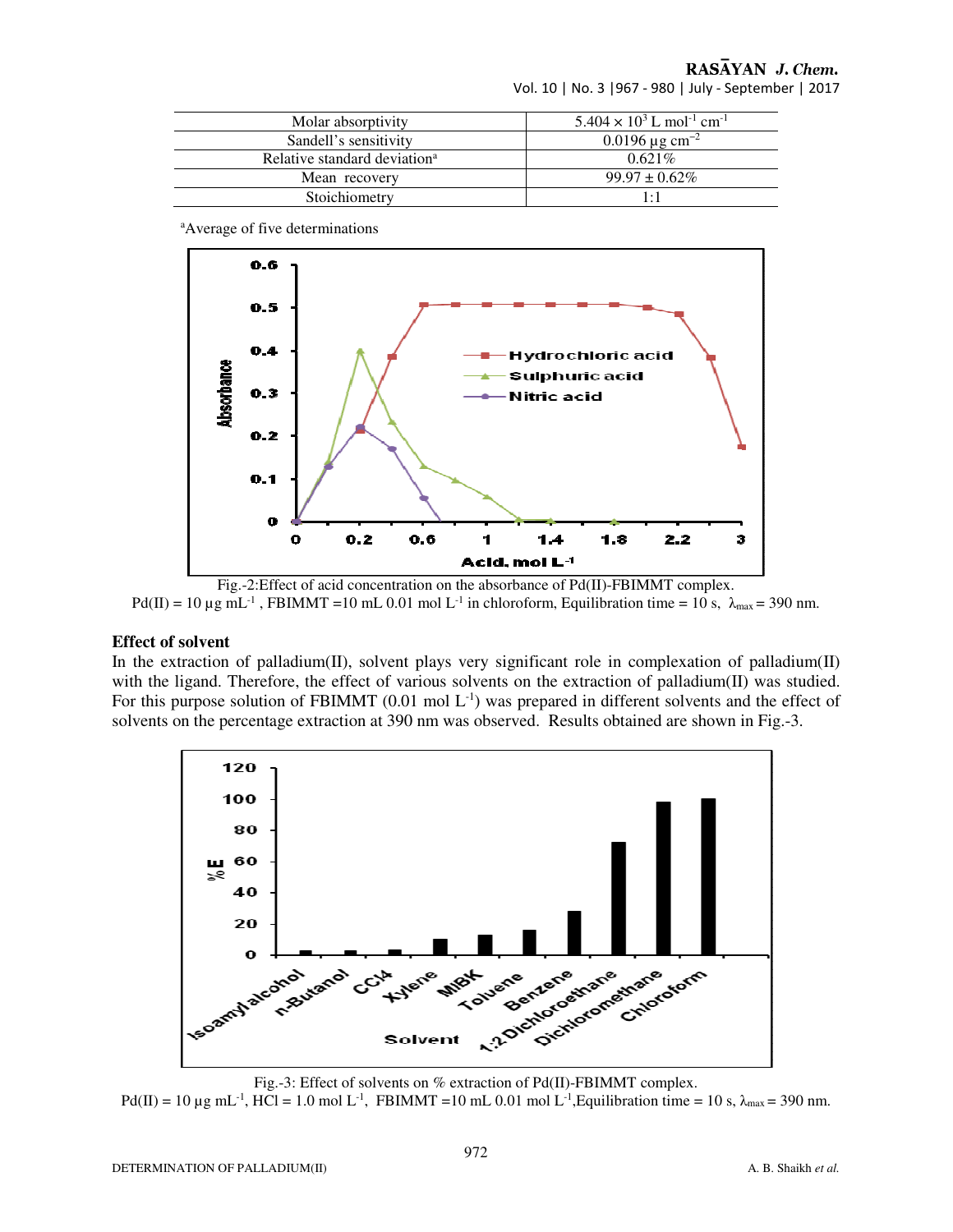# **Effect of FBIMMT concentration**

The effect of ligand concentration for the extraction of palladium(II) was studied at 1.0 mol  $L<sup>-1</sup>$ hydrochloric acid. The different molar concentrations of FBIMMT in chloroform in the range 0.0005- 0.015 mol  $L^{-1}$  were prepared and added to 100 µg palladium(II) solutions. The absorbance of the organic phase was measured according to recommended procedure at 390 nm against respective reagent blank. It was found that 10 mL 0.005 mol L<sup>-1</sup> reagent in chloroform was sufficient to complete complexation and extraction of palladium(II)-FBIMMT complex (Figure 4). Excess concentration of reagent did not affect the extraction and sensitivity of palladium(II) determination, hence 10 mL of 0.01 mol  $L^{-1}$  of reagent in chloroform was used for further studies.



Fig.-4:Effect of reagent concentration on absorbance of Pd(II)-FBIMMT complex.  $Pd(II) = 10 \mu g mL^{-1}$ , HCl = 1.0 mol L<sup>-1</sup>, FBIMMT in 10 mL chloroform, Equilibration time = 10 s,  $λ_{max} = 390$  nm.

# **Effect of shaking time**

It is often required to investigate the trace amounts of metal ions with high efficiency in a minimum time. Shaking plays an important role in getting an equilibrium between the organic and aqueous phase. For this reason, shaking time varied from 5 s to 2 min. It was observed that extraction of palladium(II) by FBIMMT  $(0.01 \text{ mol } L^{-1})$  in chloroform was found to be very rapid and occurs in 6s quantitatively. Therefore in present investigation 10 s shaking time was recommended for quantitative extraction of  $palladium(II)$  in the organic phase.

# **Validity of Beer's law and sensitivity**

Determination of palladium(II) at trace level, the absorbance of a solution containing different amount of metal ion under the optimum condition was measured at 390 nm and a calibration curve was constructed. It was found that at optimized reaction conditions of the palladium(II)-FBIMMT complex obeyed Beer's law up to 17.5  $\mu$ g mL<sup>-1</sup> of palladium(II) as shown in Fig.-5, with optimum concentration range 5.0-17.5 $\mu$ g mL<sup>-1</sup> of the metal as evaluated from a Ringbom's curve, a plot of log C<sub>[Pd(II)]</sub> versus % transmittance (Fig.-6). The Ringbom's plot showed the sigmoid curve. The steepest portion of the curve indicates the optimum concentration range where the error is minimal.<sup>47</sup> The molar absorptivity and Sandell's sensitivity were found to be  $5.404 \times 10^3$  L mol<sup>-1</sup>cm<sup>-1</sup> and 0.0196 µg cm<sup>-2</sup>, respectively. Molar absorptivity and Sandell's sensitivity values suggest that the method is moderately sensitive.<sup>48</sup>

# **Stoichiometry of the complex**

The composition of palladium(II)-FBIMMT complex was determined by Job's continuous variation method, mole ratio method and was confirmed by log-log plot method.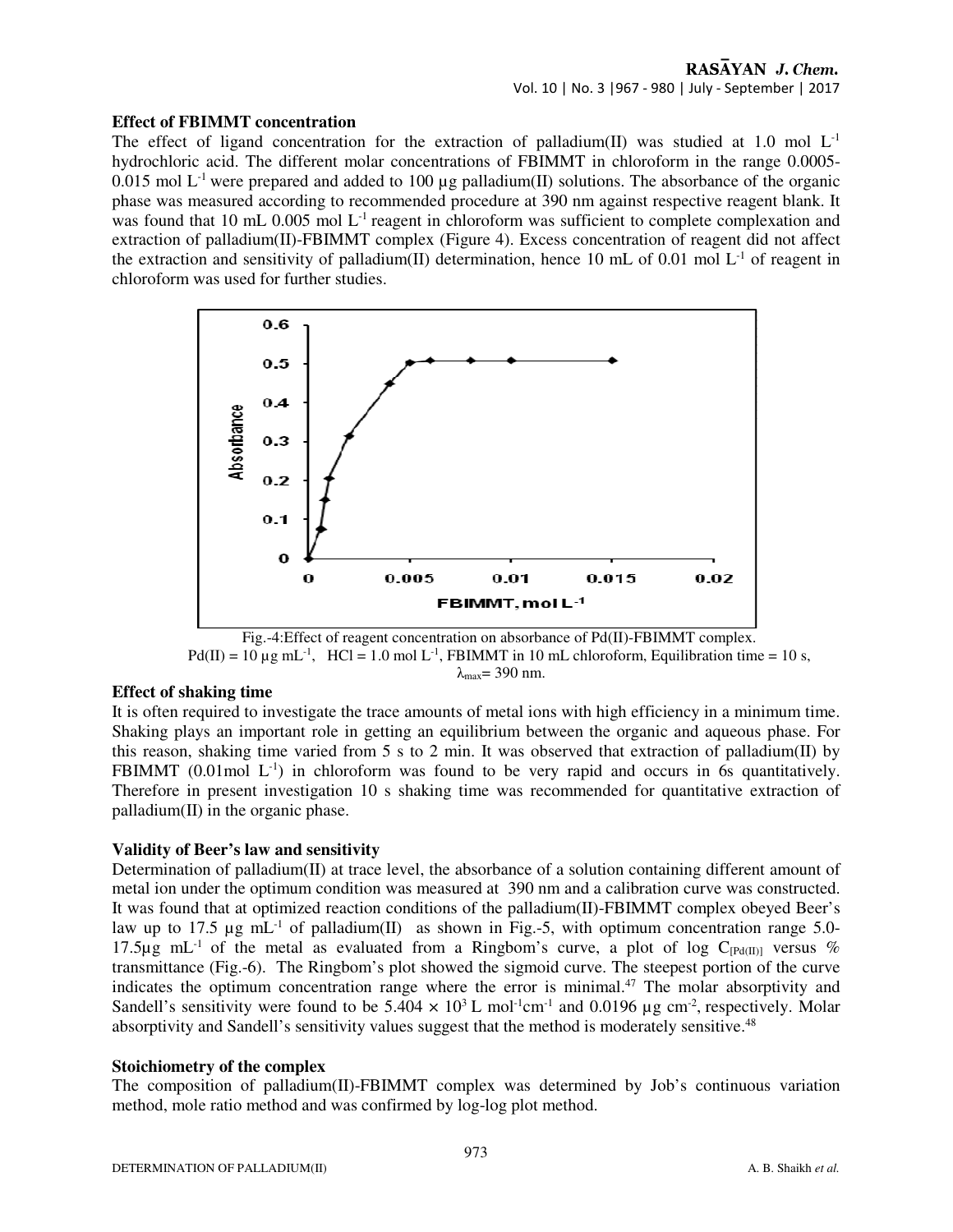RASAYAN J. Chem. Vol. 10 | No. 3 |967 - 980 | July - September | 2017



Fig.-5: Validity of Beer's law for Pd(II)-FBIMMT complex.  $Pd(II) = 2.5-20 \mu g m L^{-1}$ , HCl = 1.0 mol L<sup>-1</sup>, FBIMMT = 10 mL 0.01 mol L<sup>-1</sup> in chloroform, Equilibration time = 10 s,  $\lambda_{\text{max}}$  = 390 nm.



Fig.-6: Ringbom's plot for Pd(II)-FBIMMT complex. Pd(II) = 2.5-20  $\mu$ g mL<sup>-1</sup>, HCl = 1.0 mol L<sup>-1</sup>, Equilibration time = 10 s, FBIMMT = 10 mL 0.01 mol L<sup>1</sup> in chloroform,  $\lambda_{\text{max}} = 390$  nm.

#### **Job's continuous variation method**

Equimolar solutions of palladium(II) and FBIMMT in chloroform were used to determine the metal to ligand ratio in the complex. The acidity of palladium(II) solution was adjusted to 1.0 mol  $L^{-1}$  with hydrochloric acid in a total volume of 25 mL and the solution was transferred to 125 mL separating funnel. FBIMMT in chloroform was mixed with complementary proportions containing varying amount of palladium(II). The absorbance of an organic extract was measured at 390 nm against the reagent blank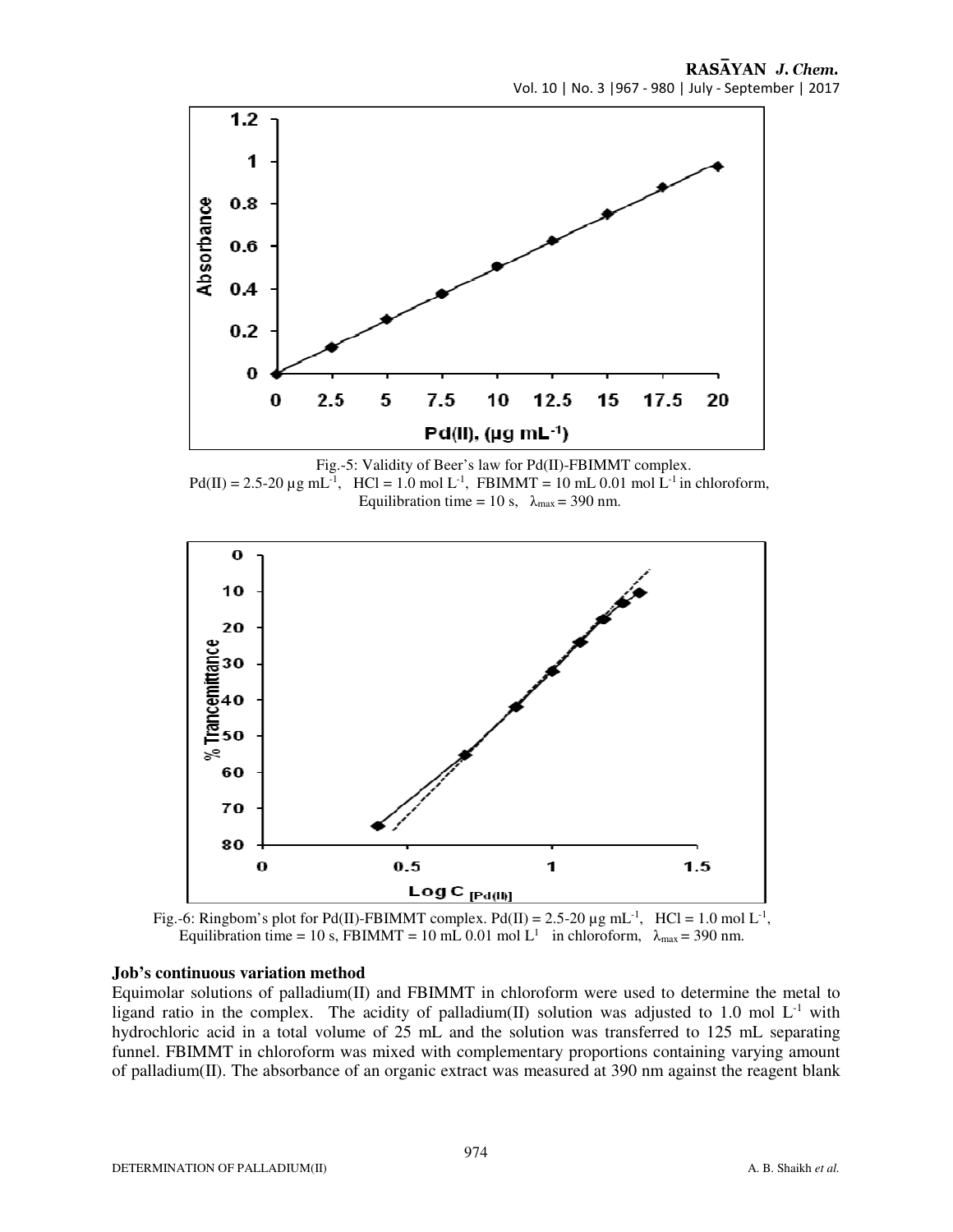prepared in a similar way without taking palladium(II). The plot of absorbance versus mole fraction (M/M+L) indicates that the stoichiometry of palladium(II)-FBIMMT complex is 1:1 (Fig.-7).



Fig.-7: Job's plot of continuous variation for composition of Pd(II)-FBIMMT complex.  $[M] = [L] = 0.00094$  mol L<sup>-1</sup> and 0.00071 mol L<sup>-1</sup>, FBIMMT in chloroform, HCl = 1.0 mol L<sup>-1</sup>, Equilibration time  $= 10$  s,  $\lambda_{\text{max}} = 390$  nm.

# **Mole ratio method**

Equimolar solutions of palladium(II) and FBIMMT (9.4  $\times$  10<sup>-4</sup> mol L<sup>-1</sup>) were used. Series of solutions were prepared by keeping the concentration of palladium(II) same (5.0 mL). The acidity of the solution was adjusted to 1.0 mol L<sup>-1</sup> with hydrochloric acid in 25 mL volumetric flask. Then this solution was transferred to 125 ml separating funnel. The varying amount of reagent in chloroform  $(9.4 \times 10^{4} \text{ mol L}^{-1})$ , 1.0-10.0 mL) were used for extraction of palladium(II)-FBIMMT complex in the organic phase. By adjusting total volume of organic phase to 10 mL with chloroform, the absorbance was measured at 390 nm against corresponding reagent blank. The graph of absorbance versus the mole ratio  $(L/M)$  showed a break where the palladium(II) to FBIMMT ratio was 1:1 (Fig.-8).



Fig.-8: Mole-ratio method for determination of the composition of the complex.  $Pd(II) = 0.00094 \text{ mol L}^{-1}$ , FBIMMT = 0.00094 mol L<sup>-1</sup> in chloroform, HCl = 1.0 mol L<sup>-1</sup>, Equilibration time = 10 s,  $\lambda_{\text{max}}$  = 390 nm.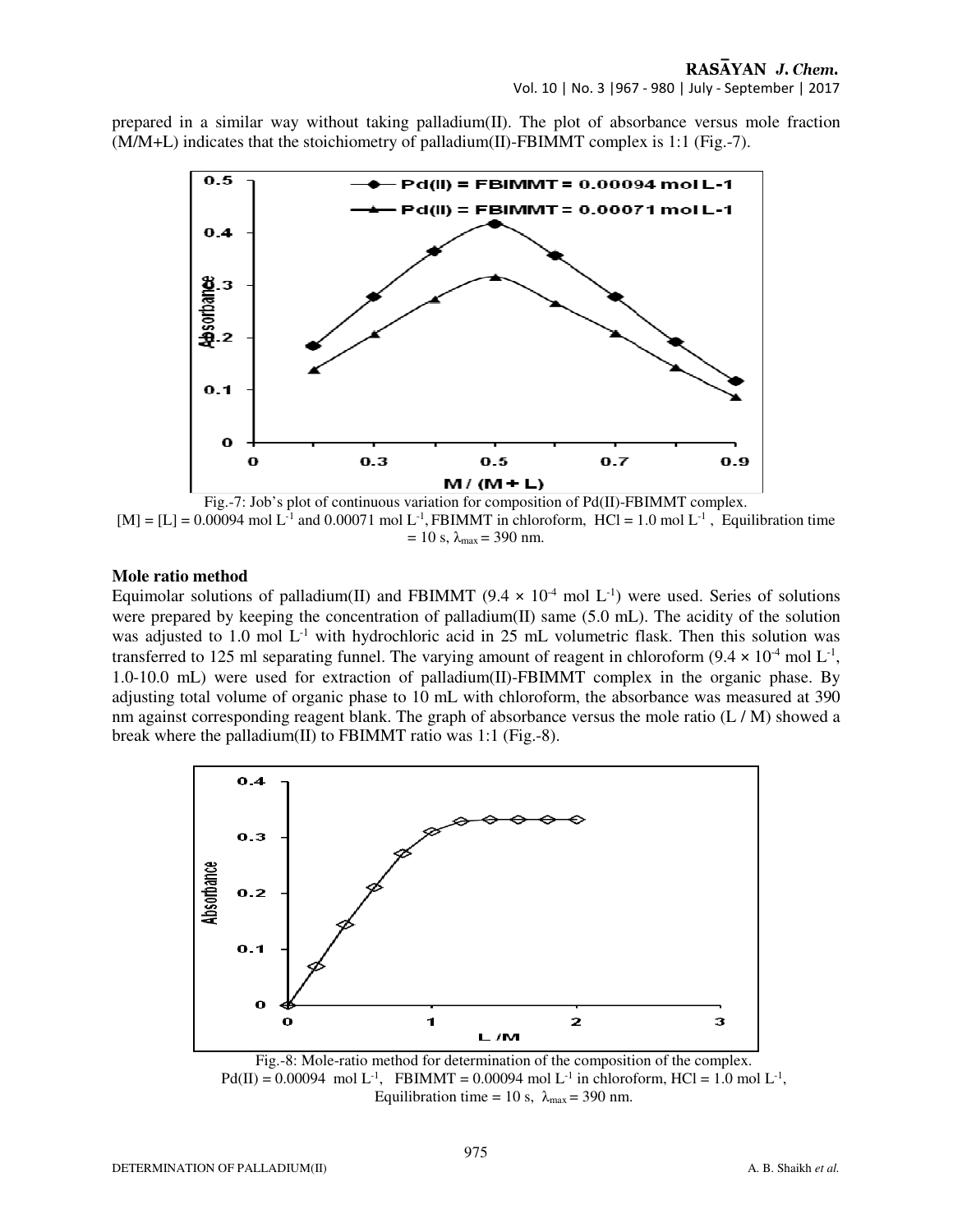#### **Log-log plot method**

The plot of Log  $D_{[Pd(II)]}$  against Log  $C_{[FBMMT]}$  at 0.4 mol L<sup>-1</sup> hydrochloric acid (Fig.-9), the number of ligand molecules coordinated to the metal ion in the extracted species were confirmed. Where D denotes the distribution ratio of palladium(II) between two phases and  $\,$  C is the equilibrium concentration of FBIMMT in the organic phase. The linear plot with slope 0.984 suggests that the Pd(II) to FBIMMT ratio is 1:1. The ligand FBIMMT exists in tautomeric form,  $49-50$  it binds with palladium(II) through nitrogen of azomethine group and sulfur of thione group as shown in Scheme-2*.* 



Scheme-2



Fig.-9: Plot of Log D  $_{[Pd(II)]}$  versus Log C  $_{[FBIMMT]}$  for determination of the composition of the complex.  $Pd(II) = 10 \mu g mL^{-1}$ , HCl = 0.4 mol L<sup>-1</sup>, FBIMMT in chloroform, Equilibration time =10 s,  $\lambda_{\text{max}} = 390 \text{ nm}$ .

#### **Effect of foreign ions**

The influence of the various foreign ions on the absorbance values of palladium $(II)$ -FBIMMT complex was studied to find selectivity of proposed method. The large amounts of commonly associated cations and anions do not interfere with absorbance values. The tolerance limit of the ions showed minimum deviation  $(\pm 2\%)$  in absorbance. By using suitable masking agents, the interference of some cations was removed (Table-3).

#### **Precision and accuracy**

The precision and accuracy of the present method were evaluated by analyzing five identical solutions containing 100 µg palladium(II) by recommended procedure. The average of five determinations is 99.97 and the variation from mean was found to be  $\pm$  0.621 at 95% confidence limit. These values indicate that the method has good accuracy and reproducibility.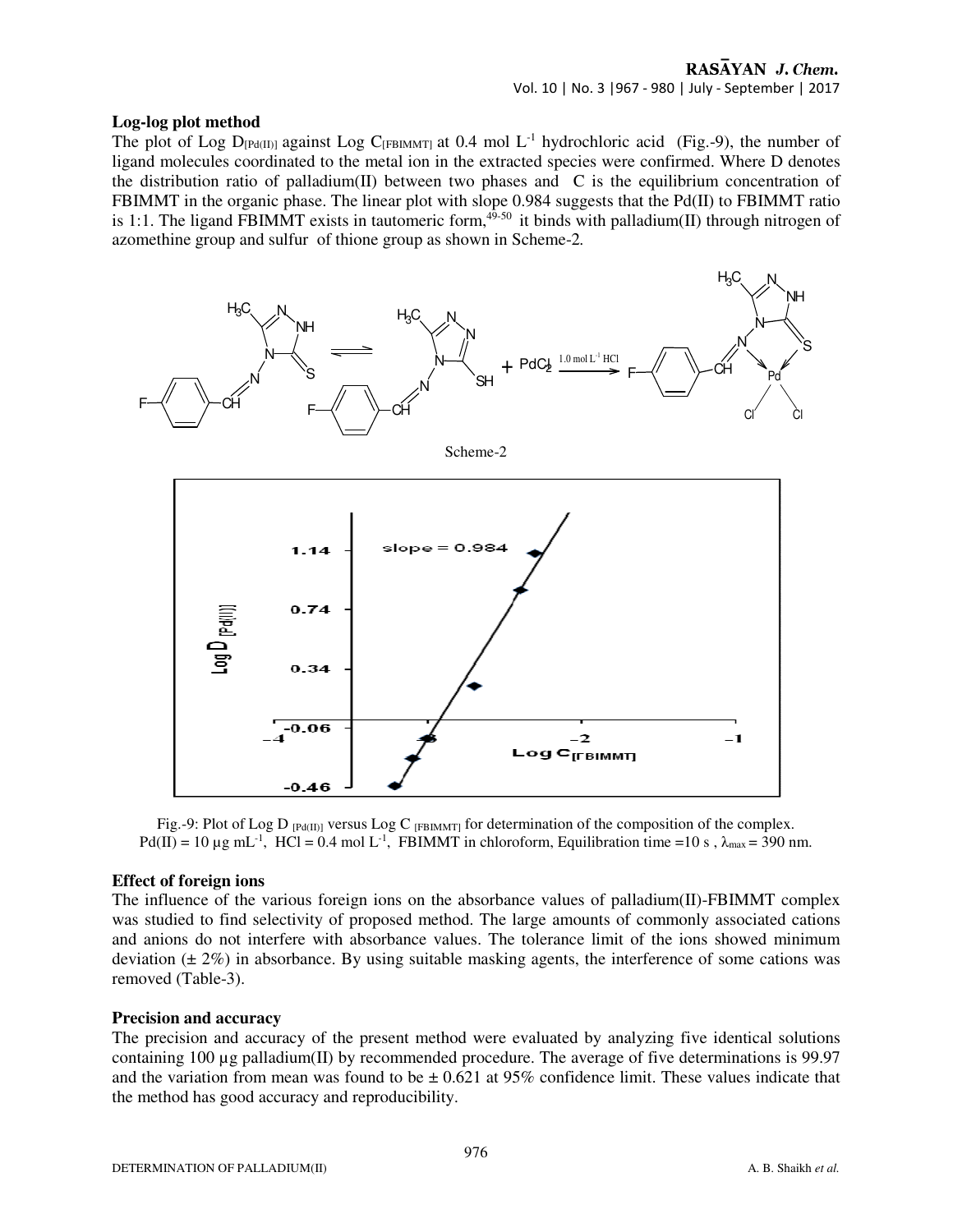RASAYAN J. Chem.

Vol. 10 | No. 3 |967 - 980 | July - September | 2017

| Twore 3: Entert of foreign fond on the extractive operatophotometric actermination of Future                              |                       |
|---------------------------------------------------------------------------------------------------------------------------|-----------------------|
| Foreign ions (Anions and cations)                                                                                         | Amount tolerated (mg) |
| Oxalate, citrate, bromide, thiocyanate, acetate, and tartarate                                                            | 100                   |
| Iodide, Fluoride, Succinate and Sulphate ions                                                                             | 50                    |
| Ba(II), Ca(II), Mg(II), Cd(II), Sb(III), Al(III) and $V(V)$                                                               | 10.0                  |
| $Co(II), Mn(II), Ni(II), Pb(II), Zn(II), Fe(III)$ and Tl(III)                                                             | 5.0                   |
| $Ir(III)$ and $Bi(III)$                                                                                                   | 4.0                   |
| $La(III)$ and $Hg(II)$                                                                                                    | 2.0                   |
| Ag(I) <sup>a</sup> , Sn(II) <sup>b</sup> , Cu(II), Ga(III), In(III), Ru(III), Rh(III), Pt(IV), U(VI), Zr(IV) <sup>b</sup> | 1.0                   |
| and $Os(VIII)$                                                                                                            |                       |
| $Se(IV)$ and $Te(IV)$                                                                                                     | 0.5                   |
| $Au(III)^c$                                                                                                               | 0.1                   |

Table-3: Effect of foreign ions on the extractive spectrophotometric determination of Pd(II).

<sup>a</sup>Masked with 50 mg iodide, <sup>b</sup>Masked with 50 mg oxalate, <sup>c</sup>Masked with 50 mg thiocyanate.

# **Applications**

## **Separation and determination of palladium(II) from synthetic mixtures**

To check selectivity of the present method, the separation and determination of palladium from associated metal ions were carried out following the recommended procedure. The proposed method permits separation of palladium(II) from associated metal ions such as  $Cu(II)$ ,  $Mg(II)$ ,  $Co(II)$ ,  $Ni(II)$ ,  $Mn(II)$ Pt(IV) and Os(VIII) due to difference in the complexation conditions for each metal ions. Under the set condition of recommended procedure, associated metal ions were found quantitatively in the aqueous phase. Firstly aqueous phase was evaporated just to dryness. The residue was treated with concentrated hydrochloric acid repeatedly followed by evaporation. Then this moist dry salt was dissolved in water and diluted to suitable volume. The metal ions were estimated by standard methods.<sup>51-53</sup> The results are reported in Table-4.

Furthermore, to evaluate the applicability of proposed method, the multi component synthetic mixtures were analyzed by employing recommended procedure. The results obtained were in conformity with theoretical amount of palladium(II) taken ( Table-5).

#### **Determination of palladium(II) in catalysts**

The utility of proposed method was also assessed by determination of palladium(II) in palladium catalyst samples. An appropriate aliquot (catalyst solution) was taken for the analysis of palladium content and analysis was carried out by recommended procedure. The results obtained by present method were in good agreement with the certified values (Table-6).

To evaluate the analytical applicability of the present method, the synthetic alloy samples were prepared based on the composition of some alloys such as low melting dental alloy, jewelry alloy, stibiopalladinite minerals, okey alloy, golden colored silver alloy and Pd-Cu alloy. The amount of palladium(II) was determined by using recommended procedure from synthetic mixtures of these alloy samples. The results obtained were summarized in Table-7.

| Metal ions | Amount taken( $\mu$ g) | Average recovery $(\%)$ | $*$ RSD $(\%)$ | Chromogenic ligand | Ref. |
|------------|------------------------|-------------------------|----------------|--------------------|------|
| Pd(II)     | 100                    | 99.95                   | 0.62           | <b>FBIMMT</b>      | -    |
| Cu(II)     | 100                    | 99.34                   | 0.48           | <b>NBIMMT</b>      | 51   |
| Pd(II)     | 100                    | 99.57                   | 0.33           | <b>FBIMMT</b>      |      |
| Mg(II)     | 100                    | 99.30                   | 0.84           | Titan yellow       | 52   |
| Pd(II)     | 100                    | 99.38                   | 0.54           | <b>FBIMMT</b>      | ۰    |
| Co(II)     | 100                    | 99.58                   | 0.36           | Thiocyanate        | 52   |
| Pd(II)     | 100                    | 99.40                   | 0.56           | <b>FBIMMT</b>      | -    |
| Ni(II)     | 100                    | 99.70                   | 0.36           | DMG                | 52   |
| Pd(II)     | 100                    | 99.15                   | 0.85           | <b>FBIMMT</b>      | ۰    |
| Mn(II)     | 100                    | 99.87                   | 0.33           | Permanganate       | 52   |

Table-4: Separation and determination of palladium(II) from binary synthetic mixtures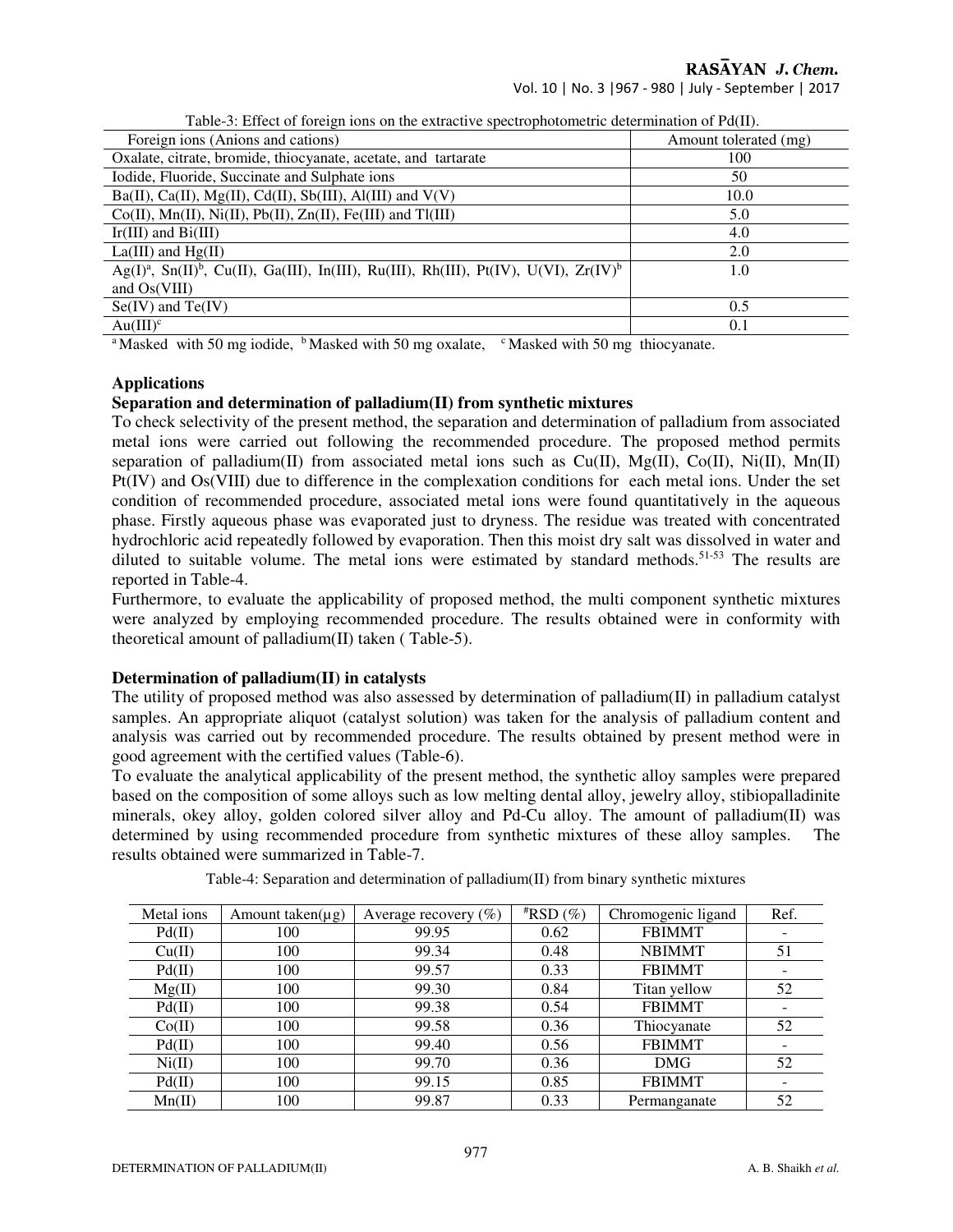RASAYAN J. Chem.

Vol. 10 | No. 3 |967 - 980 | July - September | 2017

| Pd(II)   | 100 | 99.65 | 0.85               | <b>FBIMMT</b> | $\overline{\phantom{0}}$ |
|----------|-----|-------|--------------------|---------------|--------------------------|
| Pt(IV)   | 100 | 99.80 | 0.28               | Tin Chloride  | ے ر                      |
| Pd(II)   | 100 | 99.61 | 0.29               | <b>FBIMMT</b> | $\sim$                   |
| Os(VIII) | 100 | 99.74 | - 37<br>v <i>.</i> | 2-NBATCH      | ت ب                      |

\*Average of five determinations; #Relative standard deviation

#### Table-5: Determination of palladium(II) from multi component synthetic mixtures

| Composition $(\mu g)$                                                | Recovery <sup>*</sup> $(\%)$ | $*RSD(\%)$ |
|----------------------------------------------------------------------|------------------------------|------------|
| Pd(II), 100; Fe(III), 1000; Cu(II), 1000                             | 99.8                         | 0.11       |
| Pd(II), 100; Ni(II), 1000; Co(II), 1000                              | 99.7                         | 0.10       |
| Pd(II,) 100; Fe(III), 1000; Cu(II), 1000; Ni(II), 1000; Co(II), 1000 | 99.8                         | 0.05       |
| Pd(II), 100; Os(III), 300                                            | 99.9                         | 0.07       |
| $Pd(II)$ , 100; Ru(III), 300                                         | 99.8                         | 0.16       |
| $Pd(II)$ , 100; Rh $(III)$ , 300                                     | 99.8                         | 0.12       |
| $Pd(II)$ , 100; Ir(III), 300                                         | 99.7                         | 0.14       |
| $Pd(II)$ , 100; $Pt(IV)$ , 100                                       | 99.9                         | 0.07       |

\*Average of five determinations; #Relative standard deviation

#### Table-6: Determination of palladium(II) in catalysts

| $Pd(II)$ taken            | Recovery* | $*$ RSD |
|---------------------------|-----------|---------|
| $(\mu g \text{ mL}^{-1})$ | (%)       | $(\%)$  |
| 100                       | 99.75     | 0.37    |
| 100                       | 99.49     | 0.56    |
| 100                       | 99.48     | 0.55    |
| 100                       | 99.63     | 0.42    |
| 100                       | 99.56     | 0.45    |
|                           |           |         |

\*Average of five determinations #Relative standard deviation

| Table-7: Determination of palladium(II) from synthetic mixtures of corresponding alloys |  |  |
|-----------------------------------------------------------------------------------------|--|--|
|                                                                                         |  |  |

| Alloy                        | Composition<br>$\mathscr{G}_o$               | Recovery*<br>(%) | <b>RSD</b><br>$\left(\sqrt[n]{a}\right)$ |
|------------------------------|----------------------------------------------|------------------|------------------------------------------|
| Low melting dental alloy     | Pd, 34; Au <sup>a</sup> , 10; Co, 22; Ni, 34 | 99.62            | 0.37                                     |
| Jewellery alloy              | Pd, $50$ ; Au <sup>a</sup> , $50$            | 99.79            | 0.16                                     |
| Stibiopalladinite minerals   | Pd, 75; Sb, 25                               | 99.89            | 0.15                                     |
| Okey alloy                   | Pd, 18; V, 9.1; Pt, 18.2; Ni, 54.2           | 99.59            | 0.41                                     |
| Golden coloured silver alloy | Pd, 25.5; Cu, 18; In, 21; Agb, 35            | 99.85            | 0.18                                     |
| Pd-Cu alloy                  | Pd, 60; Cu, 40                               | 99.72            | 0.26                                     |

\*Average of five determinations; #Relative standard deviation

<sup>a</sup> Masked with 50 mg thiocyanate,  $\frac{b}{b}$  Masked with 50 mg iodide

# **ACKNOWLEDGEMENT**

One of the authors, A. B. Shaikh highly acknowledges University Grants Commission, New Delhi, for the teacher fellowship under faculty development program (FDP). The authors are also thankful to Principal Dr. P. R. Thorat for providing necessary facilities and Dr. V. M. Gurame for valuable suggestions during this work.

#### **REFERENCES**

- 1. C. Drahl, *Chemical and Engineering News*, **86**, 53 (2008).
- 2. J. Tsuji, *Synthesis*, **1990,** 739 (1990).
- 3. R.W. Hesse, Jewellery Making through History: an Encyclopedia, Greenwood Publishing group,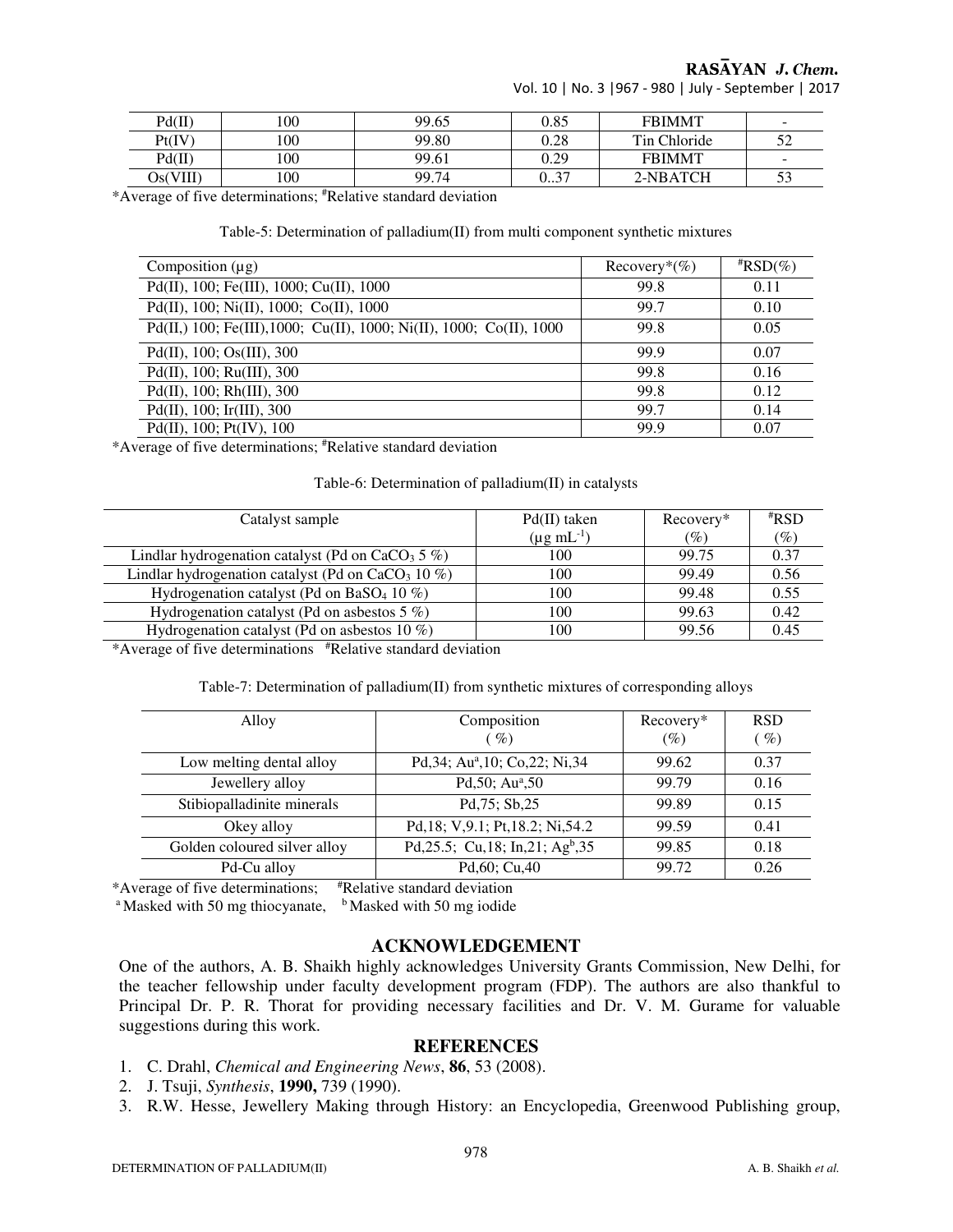Vol. 10 | No. 3 |967 - 980 | July - September | 2017

London, p.146 (2007).

- 4. P. Colon, N. Pradelle-plasse and J. Galland*, Dental Material*, **19,** 232 (2003).
- 5. R. Rushforth, *Platinum Metal Rev.*, **48,** 30 (2004).
- 6. Harper, A. Charls, Passive Electronic Component Hand Book, 2nd ed.; McGraw-Hill professional, New York, P-580 (1997).
- 7. W. Grochala, P. P. Edwards, *Chem. Rev.*, **104,** 1283 (2004).
- 8. M. Ware, *Platinum Metal Rev*., **49,** 190 (2005).
- 9. J. A. Marcusson, *Contact Dermatitis*, **34,** 320 (1996).
- 10. D. Downey, *Contact Dermatitis*, **21,** 54 (1989).
- 11. P. Koch, Hans-peter Baum, *Contact Dermatitis*, **34,** 253 (1996).
- 12. E. Margui, K. Van Meel, R. Van Grieken, A. Buendia, C. Fontas, M. Hindalgo and I. Queralt, *Anal. Chem*., **81,** 140 (2009).
- 13. F. T. Wybenga and A .Strasheim, *Appl. Spectr*y., **20,** 247 (1966).
- 14. K. Van Meel, A. Smekens, M. Behets, P. Kazandjian and R. Van Grieken, *Anal. Chem*., **79,** 6383 (2007).
- 15. G. Absalan, A. Safavi and A. Massoumi, *Microchem. J.*, **37,** 212 (1988).
- 16. S. Tokalioglu, T. Oymak and S. Kartal, *Analytica Chimica Acta*, **511,** 255 (2004).
- 17. M. Schwarzer, M. Schuster and R. Von-Henting, *Fresenius J. Anal. Chem*., **368,** 240 (2000).
- 18. S. Lahiri, S. Day, T. K. Baidya, M. Nandy, D. Basu and N. R. Das, *Appl. Radiat. Isot.*, **48,** 549 (1997).
- 19. A. F. El-Walily, S. F. Belal and R. S. Bakry, *J. Pharma. Biomed. Anal.*, **14,** 561 (1996).
- 20. K. Aruna Bai, G. V. S. Vallinath, K. B. Chandrasekhar and N. Devanna, *Rasayan J. Chem.,* **3,** 467 (2010).
- 21. R. S. Lokhande, S. P. Janwadkar, S. Pitale, S. Kulkarni and S. Patil, *Rasayan J. Chem.,* **4,** 609 (2011).
- 22. K**.** Ravindhranath, *Rasayan J. Chem.,* **5**, 38 (2012).
- 23. R. G. Pearson, *J. Am. Chem. Soc.*, **85,** 3533 (1963).
- 24. Z. Huang, S. Wang, X. Yang, Q. Wei and C .Jing, *Chemia Analityczna*, **53,** 347 (2008).
- 25. R. Ruhela, J. N. Sharma, B.Tomar, R. C. Hubli and A. K. Suri, *Talanta*, **85,** 1217 (2011).
- 26. A .M. A. Khadar and K. S. Prasad, *Turk. J. Chem*., **20,** 222 (1996).
- 27. A.Varghese and A. M. A. Khadar, *Indian J. Chem. Technol*., **18,** 177 (2011).
- 28. S. Kuchekar, R. Naval and S. H. Han, *S. Afr. J. Chem.,* **67,** 226 (2014).
- 29. M. Zeydvandi and N. Pourreza, *J. Anal. Chem.*, **61,** 744 (2006).
- 30. D. Bilba, C. Paduraru and L. Tofan, *Microchim. Acta*, **144,** 97 (2004).
- 31. Y. V. Demin, L. V. Borisova and I. D. Troshkina, *J. Anal. Chem.*, **63,** 135 (2008).
- 32. B. Du, T. Yan, S. Y. Liu, J. Wand and Q. Wei, *J. Anal. Chem*, **62,** 794 (2007).
- 33. B. Mathew and D. Innocent, *Asian J. Chem.*, **22,** 7551 (2010).
- 34. S. N. H. Azmi, B. Iqbal, B. H. K. Ruquishi, S. A. M. A. Sayabi, N. M. K. A. Quraini and N. J. Rahman, *Association of Arab University Basic and Applied* Science, **19,** 29 (2016).
- 35. V. Vojkovic and V. Druskovic, Croat*ica Chemica Acta*, **76,** 87 (2003).
- 36. B. K. Reddy, K. J. Reddy, J. R. Kumar, A .K. Kumar and A. V. Reddy, *Anal. Sci.*, **20,** 925 (2004).
- 37. M. R. Rao and K. B. Chandrasekhar, *Eur. J. Applied Eng. Scient. Res.*, **1,** 48 (2012).
- 38. L. Lozynska, O. Tymoshuk and T. Chaban, *Acta Chim. Slov.*, **62,** 159 (2015).
- 39. Y. S. Shelar, H. R. Aher, S. R. Kuchekar and S. H. Han, *Bulgarian Chemical Communication,* **45,** 172 (2012).
- 40. P. T. Gojare, S. H. Gaikwad and M. A. Anuse, *Res. J. Chem. Environ.,* **5,** 51 (2001).
- 41. S. H. Gaikwad and M. A. Anuse, *Indian J. Chem. Technol.*, **10,** 447 (2003).
- 42. S. H .Gaikwad, D. S. Bhange and M. A. Anuse, *Revue Roumaine de Chimie*, **49,** 631 (2004).
- 43. S. H. Gaikwad, T. N .Lokhande and M. A. Anuse, *Indian J. Chem.*, **44A,** 1625 (2005).
- 44. K. S. Dhaka, J. Mohan, V. K. Chadha and H. K. Pujari, *Indian J. Chem.*, **12,** 288 (1974).
- 45. N. H. Furman, Standard Methods of Chemical Analysis, 6th edn; Robert E. Krieger publishing